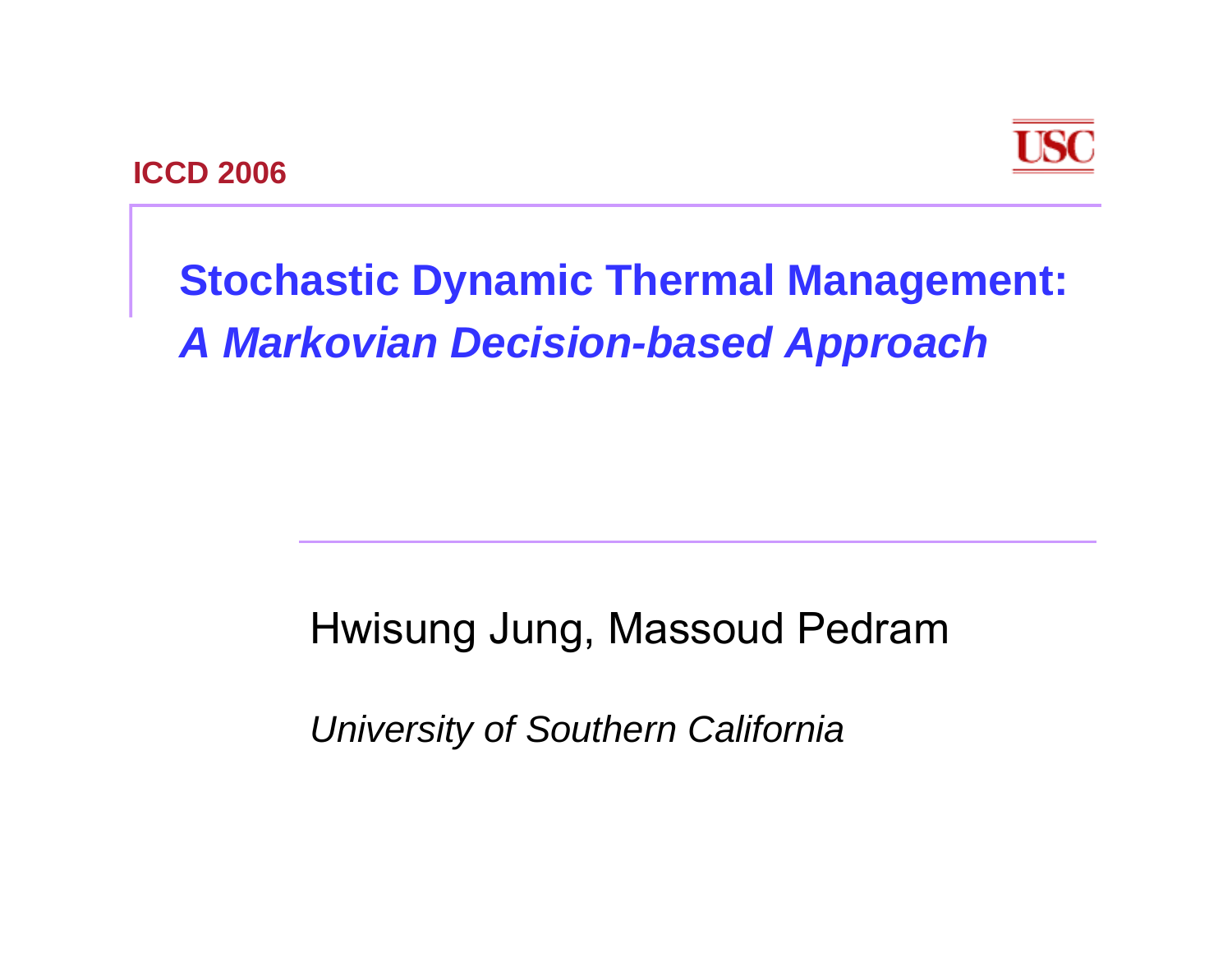# **Outline**

- $\blacksquare$ Introduction
- $\blacksquare$ **Background**
- ٠ Thermal Management Framework
	- $\Box$ Accuracy of Modeling
	- $\Box$ Policy Representation
- $\mathcal{L}_{\mathcal{A}}$ Stochastic Dynamic Thermal Management
	- $\Box$ SDTM Algorithm
	- $\Box$ Multi-objective Design Optimization
- a. Experimental Result
- $\blacksquare$ **Conclusions**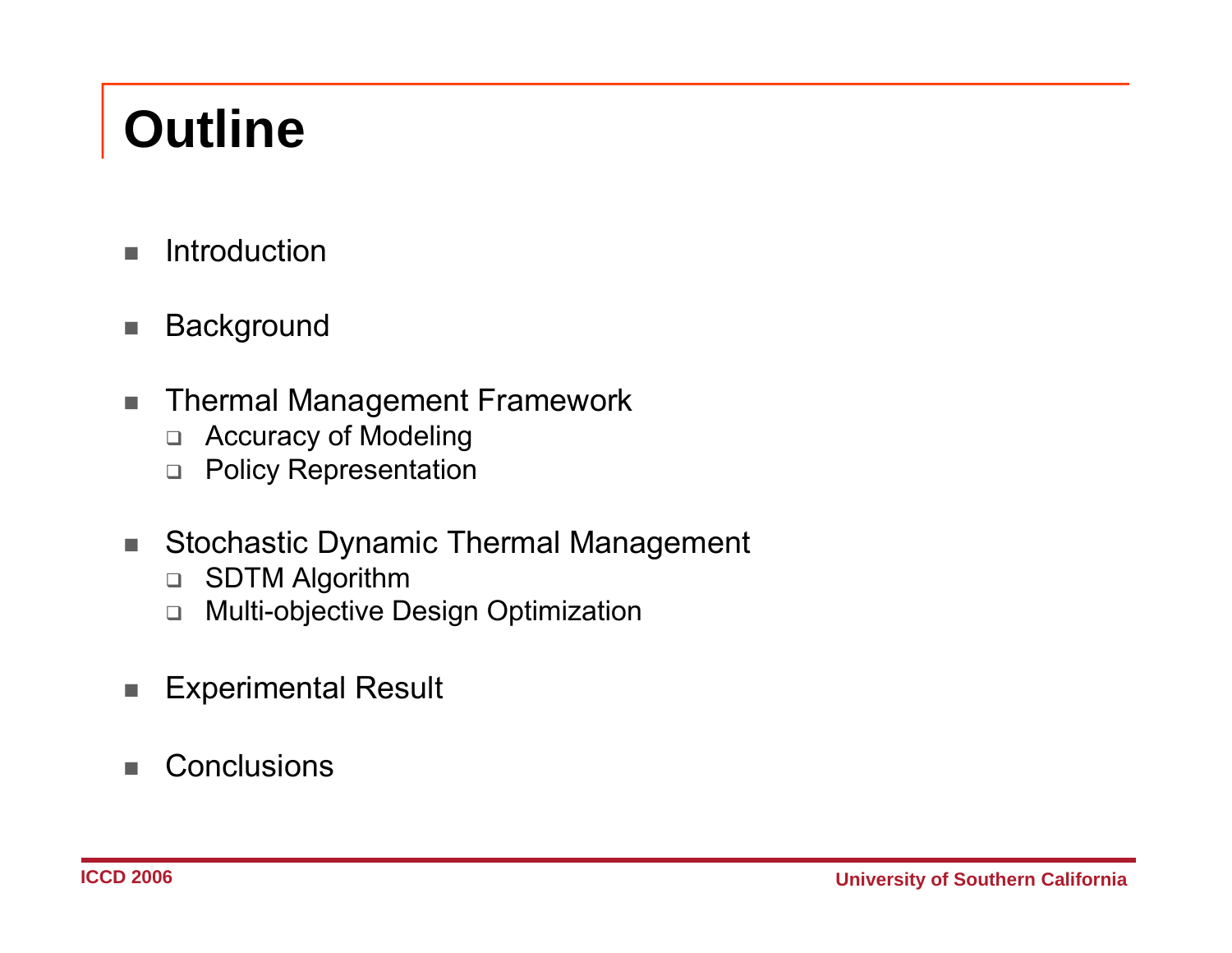#### **Introduction**

- п "Smaller and faster" translate into high power densities, higher operating temperature, and lower circuit reliability.
- a. Local Hot Spots are becoming more prevalent in VLSI circuits.
- п It is no longer sufficient to merely add a bigger fan as a downstream fix for thermal problems.
- п Thermal managements need to be best accomplished when it is incorporated starting at the beginning of the design cycle.
- $\blacksquare$  Any applications that generate heat should engage in runtime thermal management technique, i.e., *dynamic thermal management*.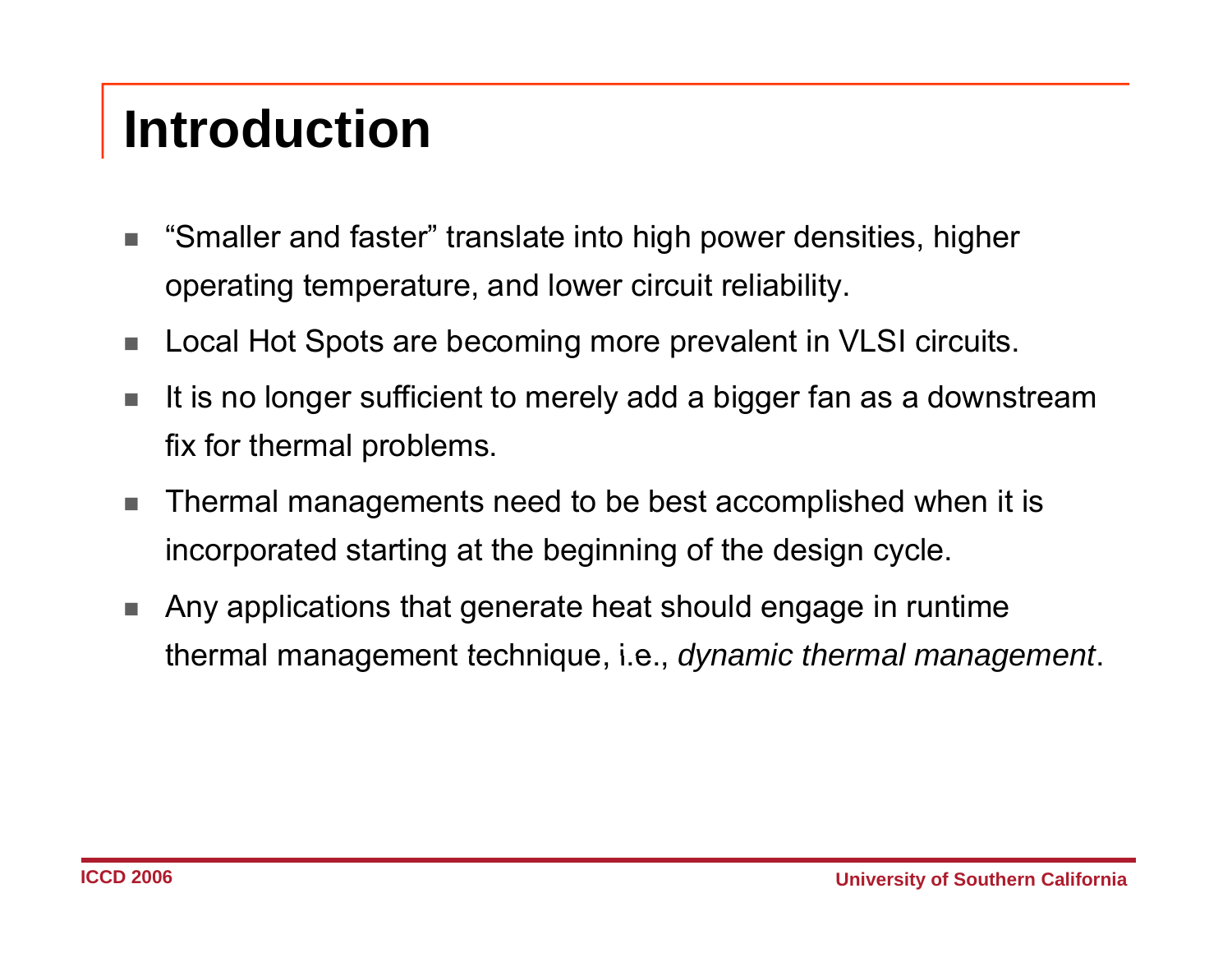#### **Prior Work**

- $\mathcal{L}_{\mathcal{A}}$  K. Skadron, et al. : architectural-level thermal model, *HotSpot*, (*ISCA <sup>2003</sup>*)
- п D. Brooks, et al. : trigger mechanism (*HPCA 2001*).
- п J. Srinivasan, et al. : predictive DTM (*Int'l Conf. on Supercomputing <sup>2003</sup>*)
- $\mathbf{r}$  S. Gurumurthi, et al. : performance optimization problem for disk drives (*SIGARCH 2005*)

 $\mathcal{L}_{\mathcal{A}}$ For a good survey, see P. Dadvar, et al. (*Semi-Therm Symp. 2005*)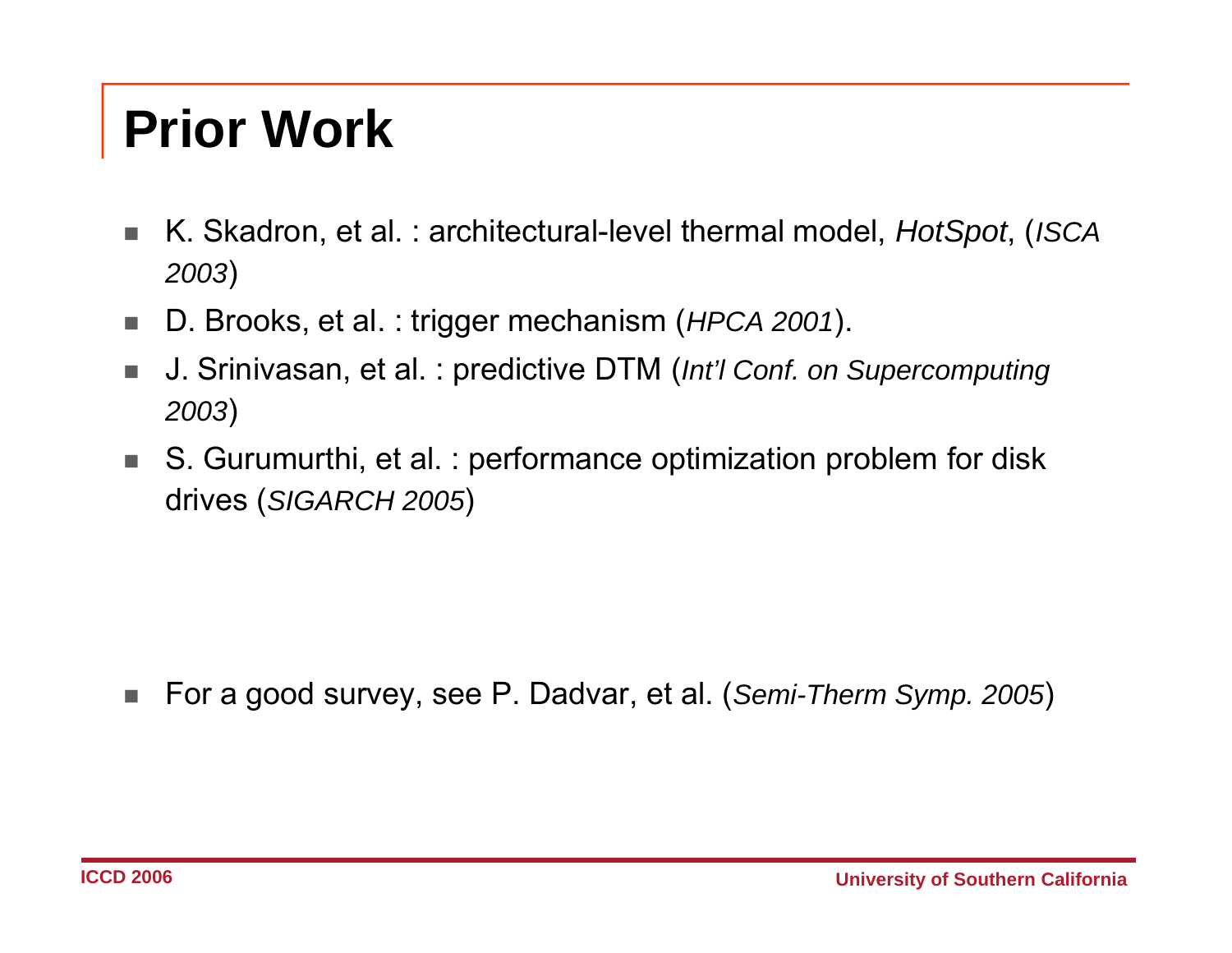#### **Motivation**

- $\blacksquare$  The above-mentioned DPM techniques have difficulty *observing* the peak power dissipation on the chip because they rely on a single temperature sensor, whereas the peak temperature may appear in a number of different places on the chip. This gives rise to *uncertainty* about the true temperature state of a chip.
- п Improving the accuracy of decision making in thermal management by modeling and assessing the *uncertainty* in temperature observation is an important step to guarantee the quality of electronics.
- п Develop a stochastic thermal management framework, based on
	- Partially observable Markov decision process (POMDP)
	- Semi-Markov decision process (SMDP)
- п  $\blacksquare$  Combine DTM and DVFS to control temperature of system and its power dissipation.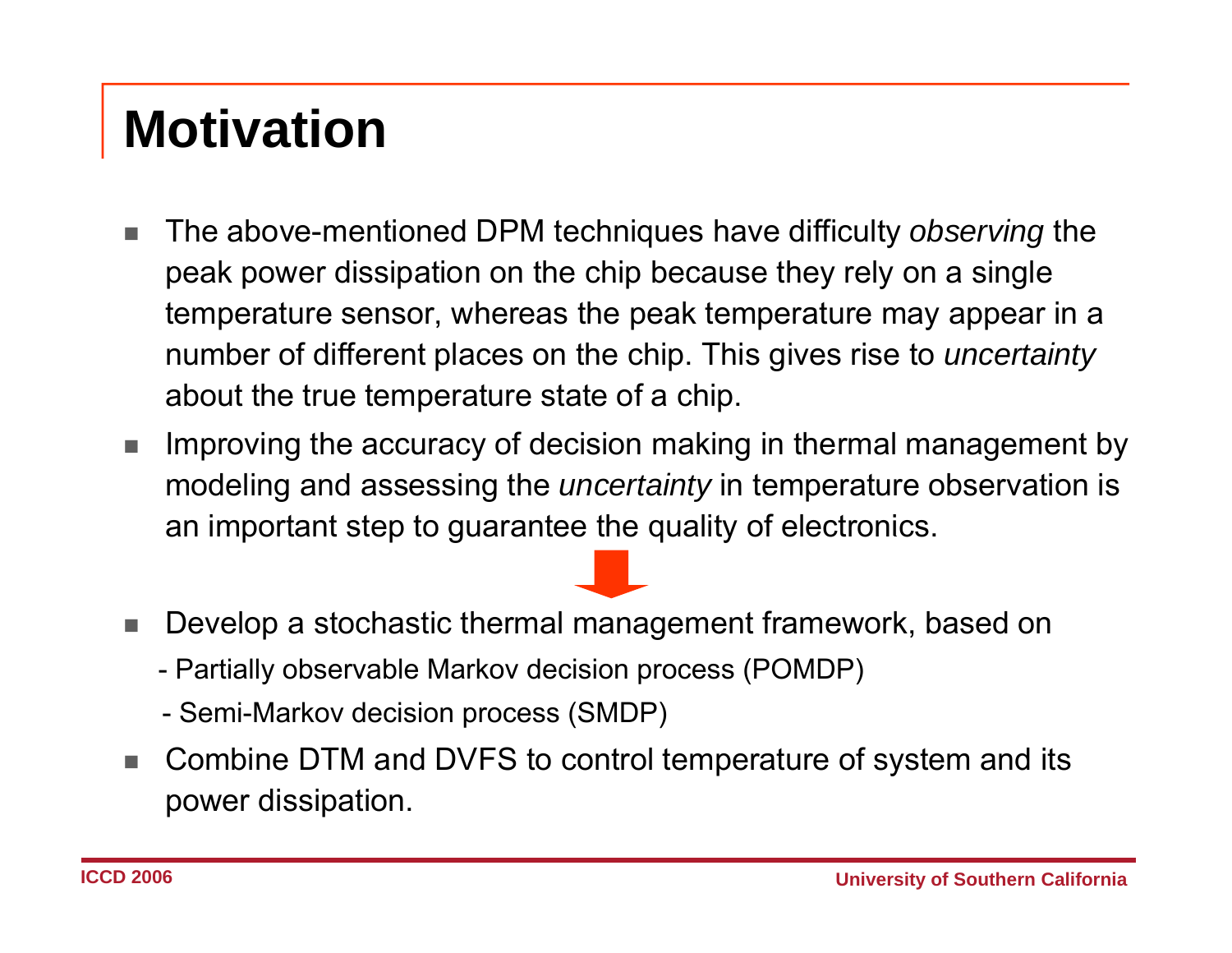#### **Uncertainty**

- п Critical problems in temperature profile characterization are:
	- $\Box$ Placement restriction for the on-chip temperature sensor
	- $\Box$ Non-uniform temperature distribution across the chip.
- $\mathbf{r}$ This causes uncertainty in the temperature observation.



Example of non-uniform temperature distribution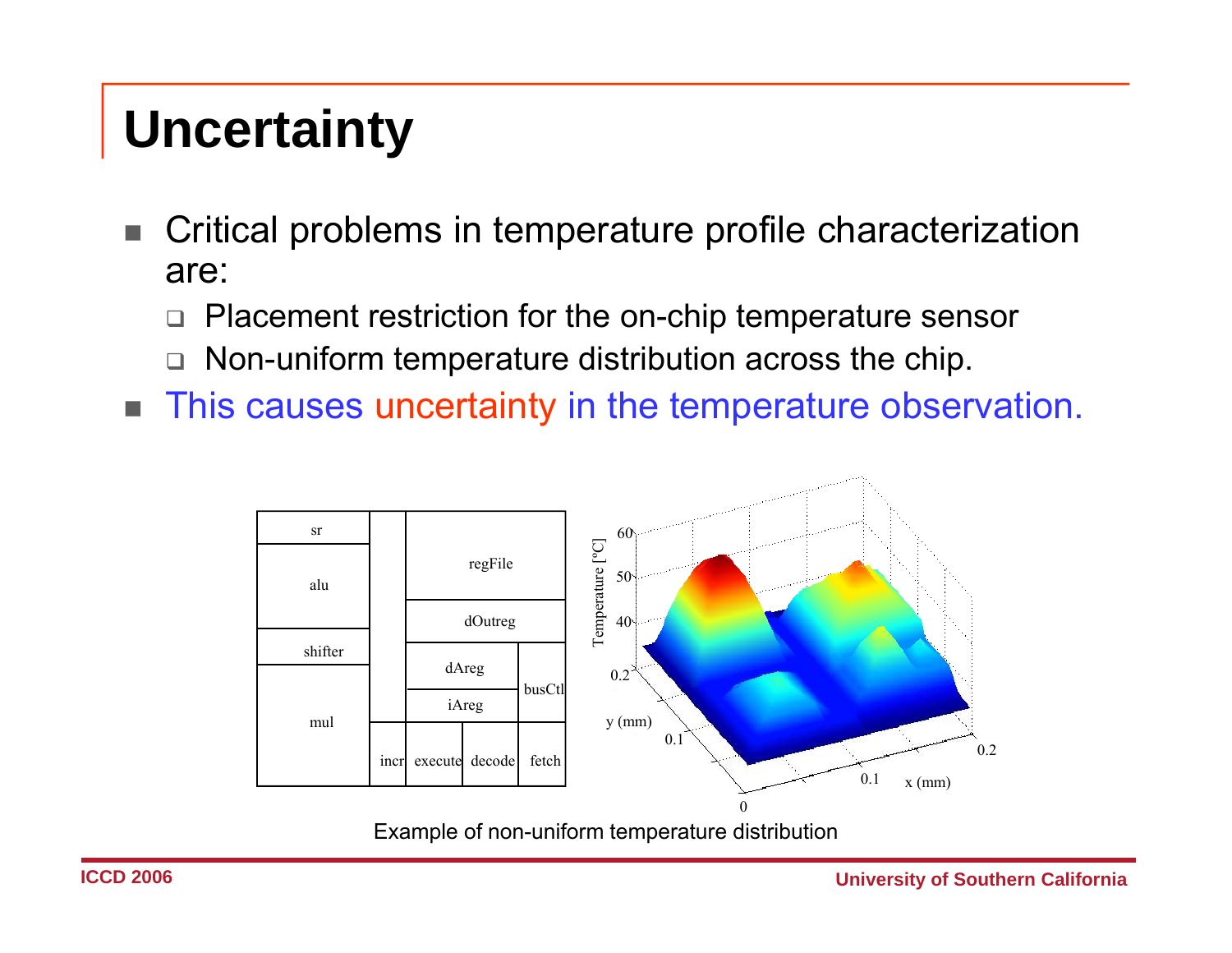#### **Stochastic Process Model**

- $\overline{\phantom{a}}$  The uncertainty problem, where a thermal manager cannot reliably identify the thermal state of the chip, can be solved by modeling decision making by a stochastic process.
- **College**  A thermal manager observes the overall thermal state and issues commands (i.e., actions) to control the evolution of the thermal state of the system.
- m. These actions and thermal states determine the next-state probability distribution over possible next steps.



п The sequence of thermal states of the system can be modeled as a stochastic process.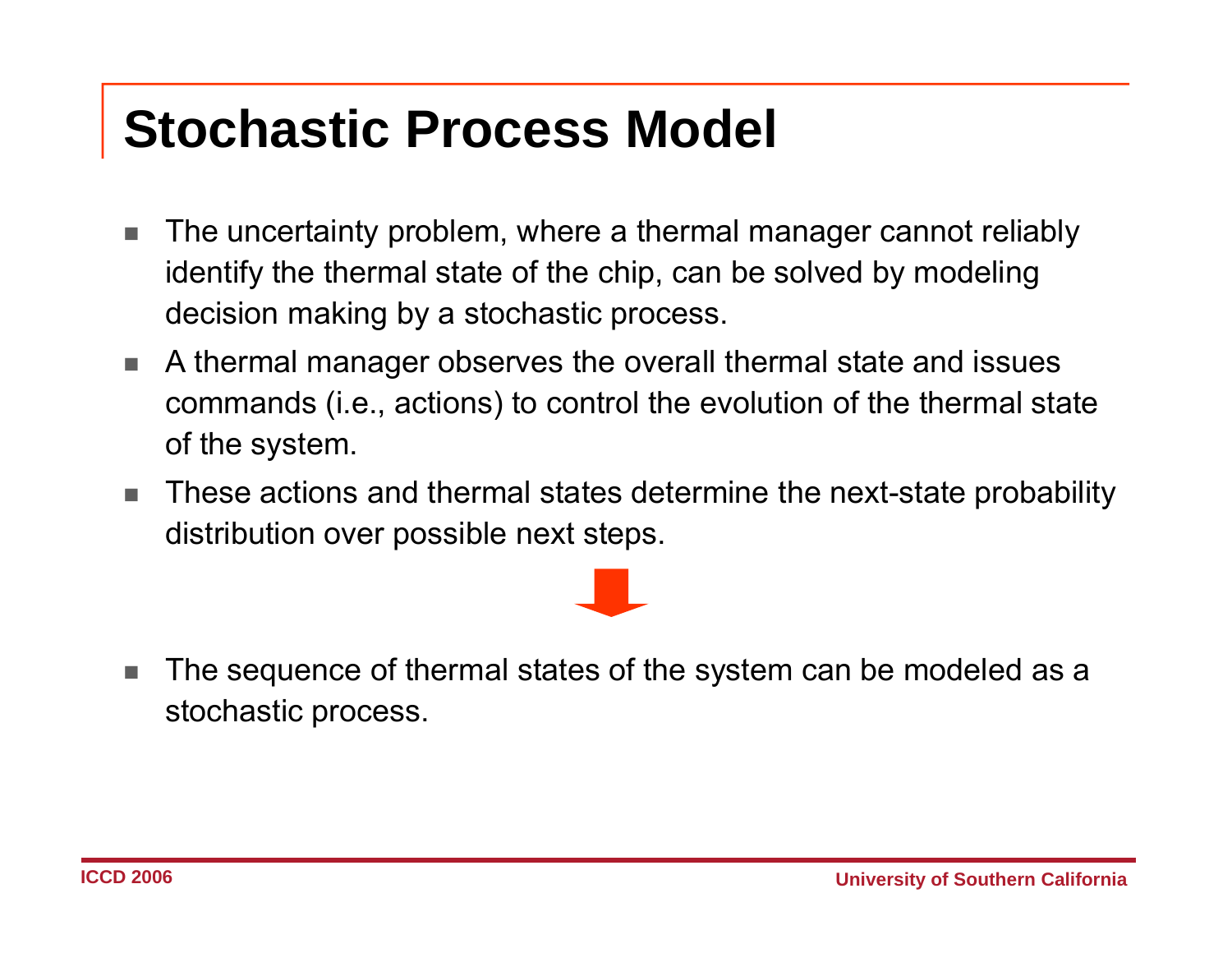#### **Thermal Management Framework**

- п SMDP to model event-driven decision making.
- п ■ POMDP to consider the uncertainty in temperature observation.

Note: The time spent in a particular state in the SMDP follows an arbitrary distribution, realistic assumption than an exponential distribution.

- ٠ Definition 1: Partially Observable Semi-Markov Decision Process. A POSMDP is a tuple (*S, A, O, T, R, Z*) such that
	- 1) *S* is a finite set of states.
	- 2) *A* is a finite set of actions.
	- 3) *O* is a finite set of observations.
	- 4)  $\mathcal{T}$  is a transition probability function.  $\mathcal{T}\colon\mathcal{S}\times A\to\Delta(\mathcal{S})$
	- 5)  $R$  is a reward function.  $R\text{: } \mathsf{S} \times \mathsf{A} \rightarrow \mathscr{R}$
	- 6)  $Z$  is an observation function.  $Z\!:\mathsf{S}\times\mathsf{A}\rightarrow\Delta(Z)$

where  $\Delta(\cdot)$  denotes the set of probability distributions.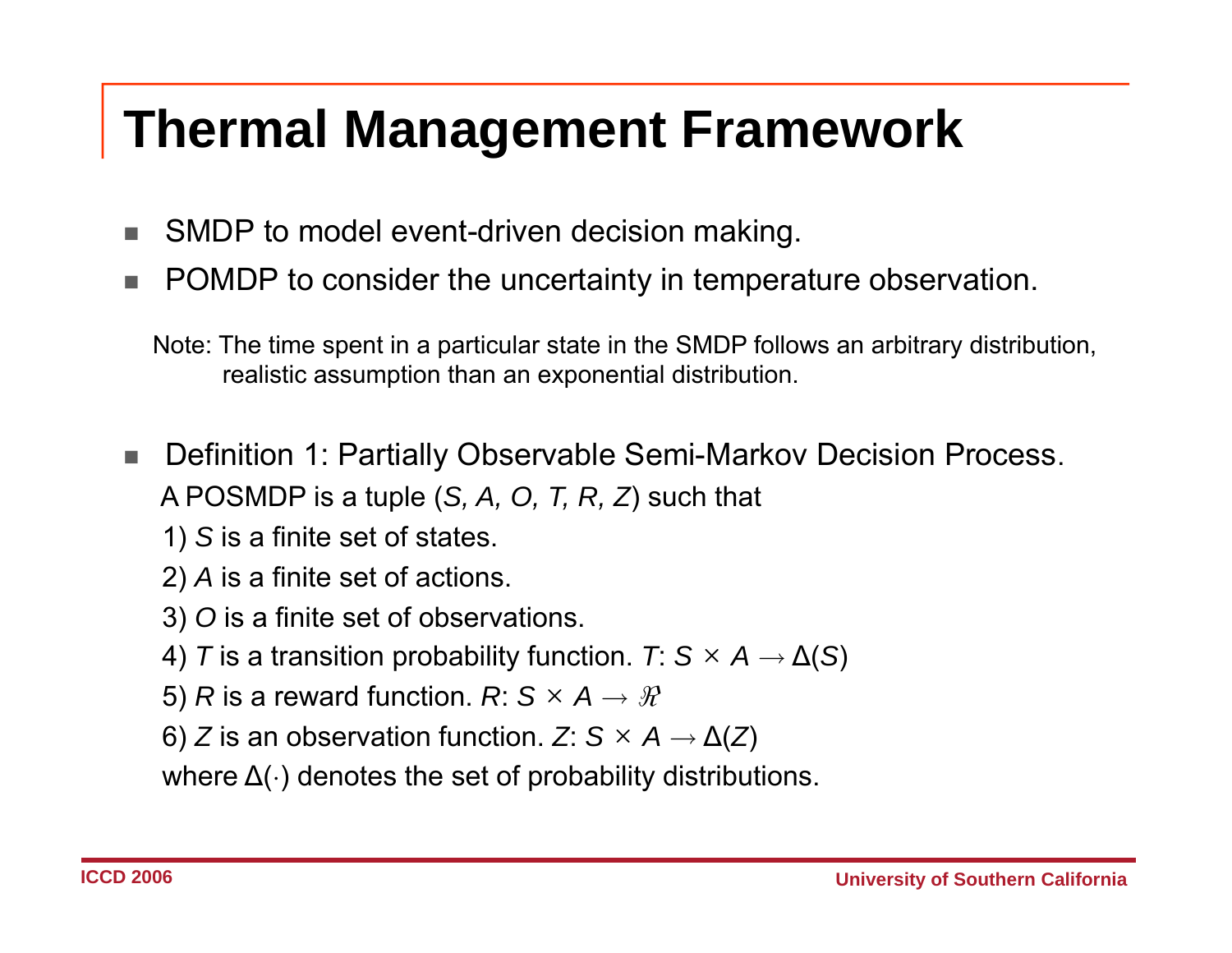#### **POSMDP By Way of an Example**



POSMDP framework for dynamic thermal management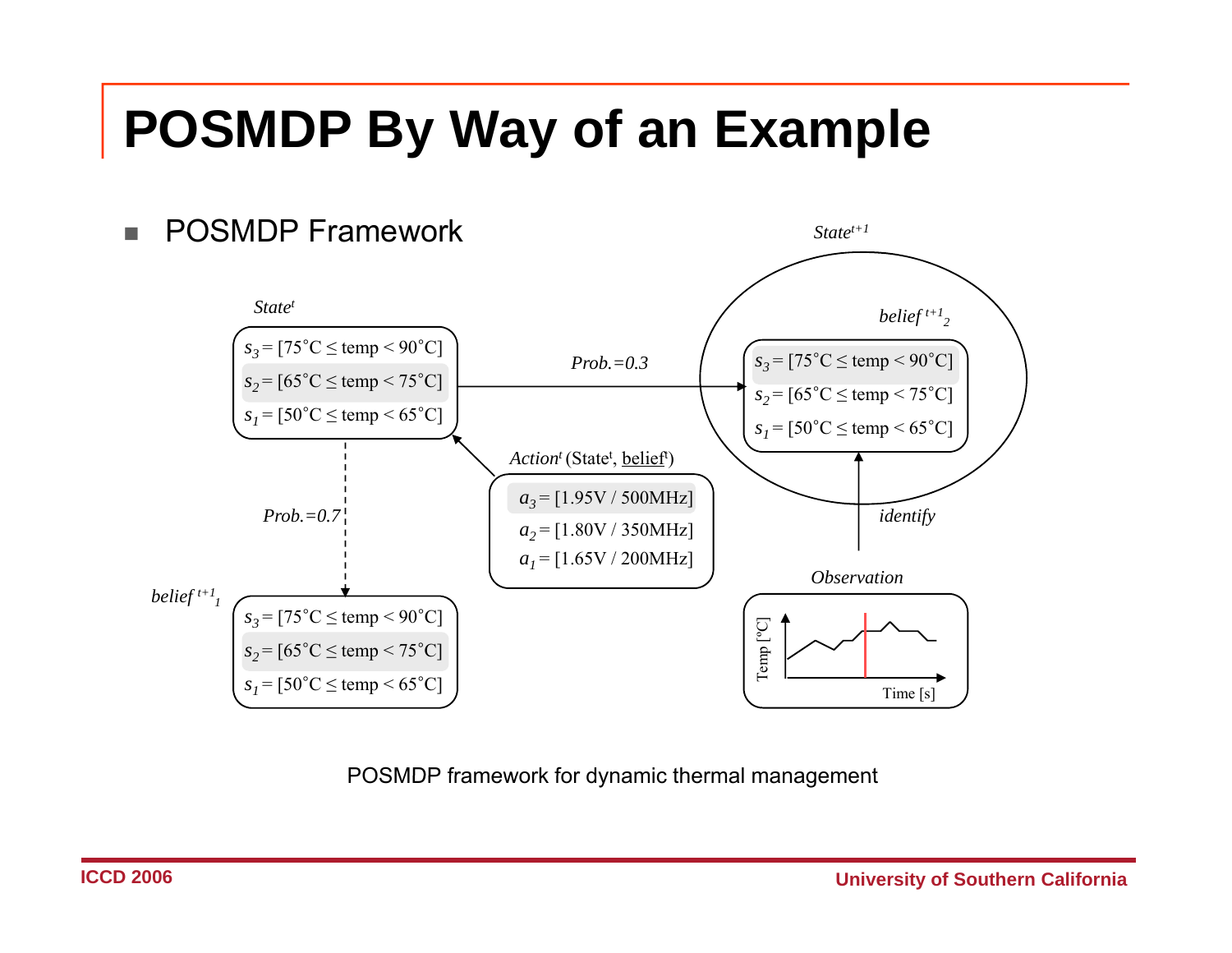# **Full History**

- $\blacksquare$  In an observable environment, observations are probabilistically dependent on the underlying chip temperature.
- п Transition probability function determines the probability of a transition from thermal state *s* to *s'* after executing action *<sup>a</sup>*

$$
T(s', a, s) = Prob(s^{t+1} = s' | a^t = a, s^t = s)
$$

п Observation function captures the relationship between the actual state and the observation.

$$
Z(o', s', a) = Prob(o^{t+1} = o' | a^t = a, s^{t+1} = s')
$$

 $\mathcal{L}_{\mathcal{A}}$  Since thermal manager cannot fully observe the thermal state of the system, it makes decisions based on the observable system history.



Relying on the full history <*s<sup>0</sup>, a<sup>0</sup>>, <s<sup>1</sup>, a<sup>1</sup>>,…,<s<sup>t</sup>, a'> makes the decision* Process *non-Markovian,* which is not desirable.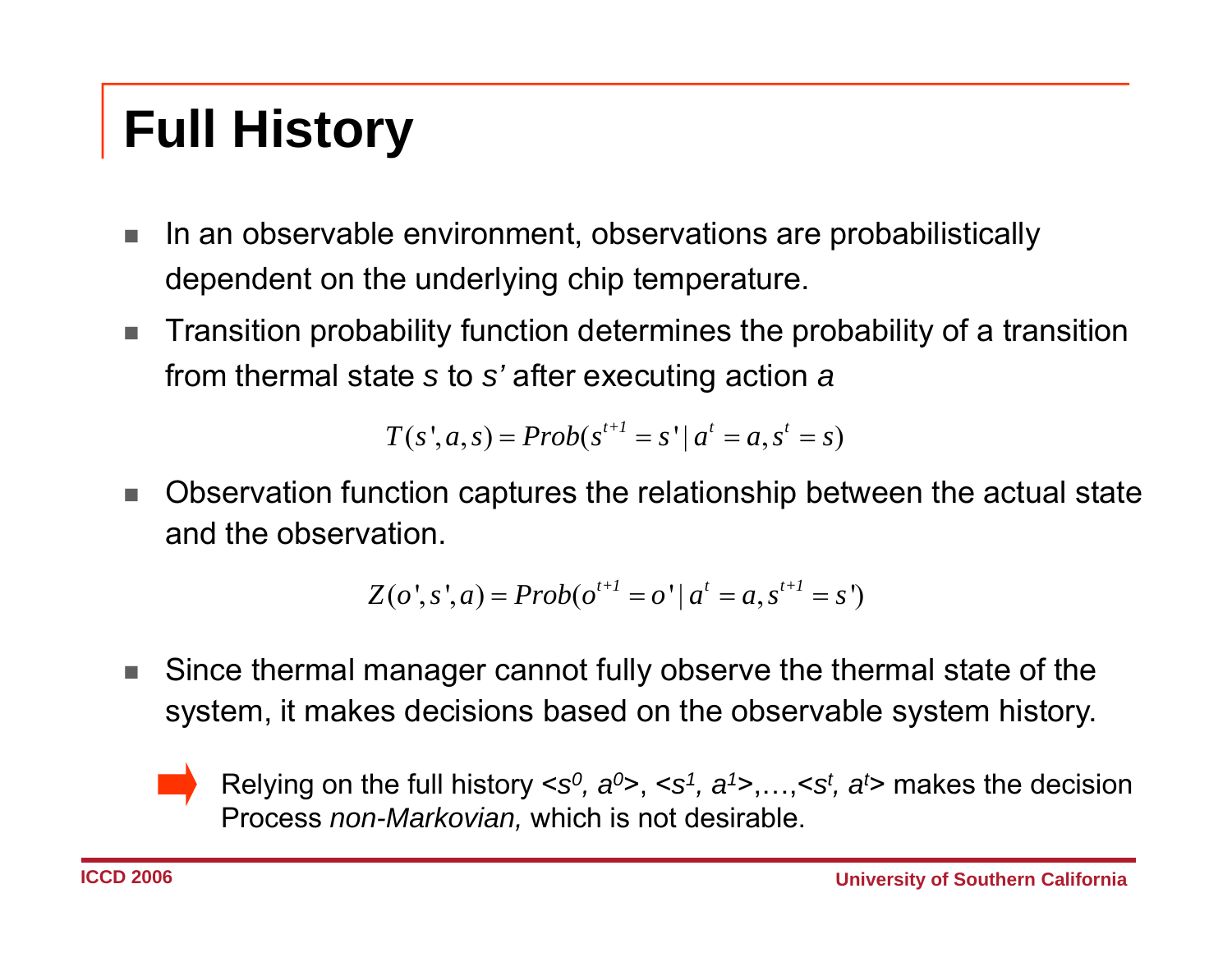#### **How to Avoid Reliance on Full History**

п Although the observation gives the thermal manager some evidence about the current state *<sup>s</sup>*, *<sup>s</sup>* is not exactly known.

We maintain a distribution over states, called a belief state *b*.

Г ■ The belief state (vector) for state s is denoted as *b(s); Given any actual state,* the sum of belief state probabilities over all belief states is equal to 1.



Note: Even thou gh we know the action, the observation is not known in advance since the observations are probabilistic.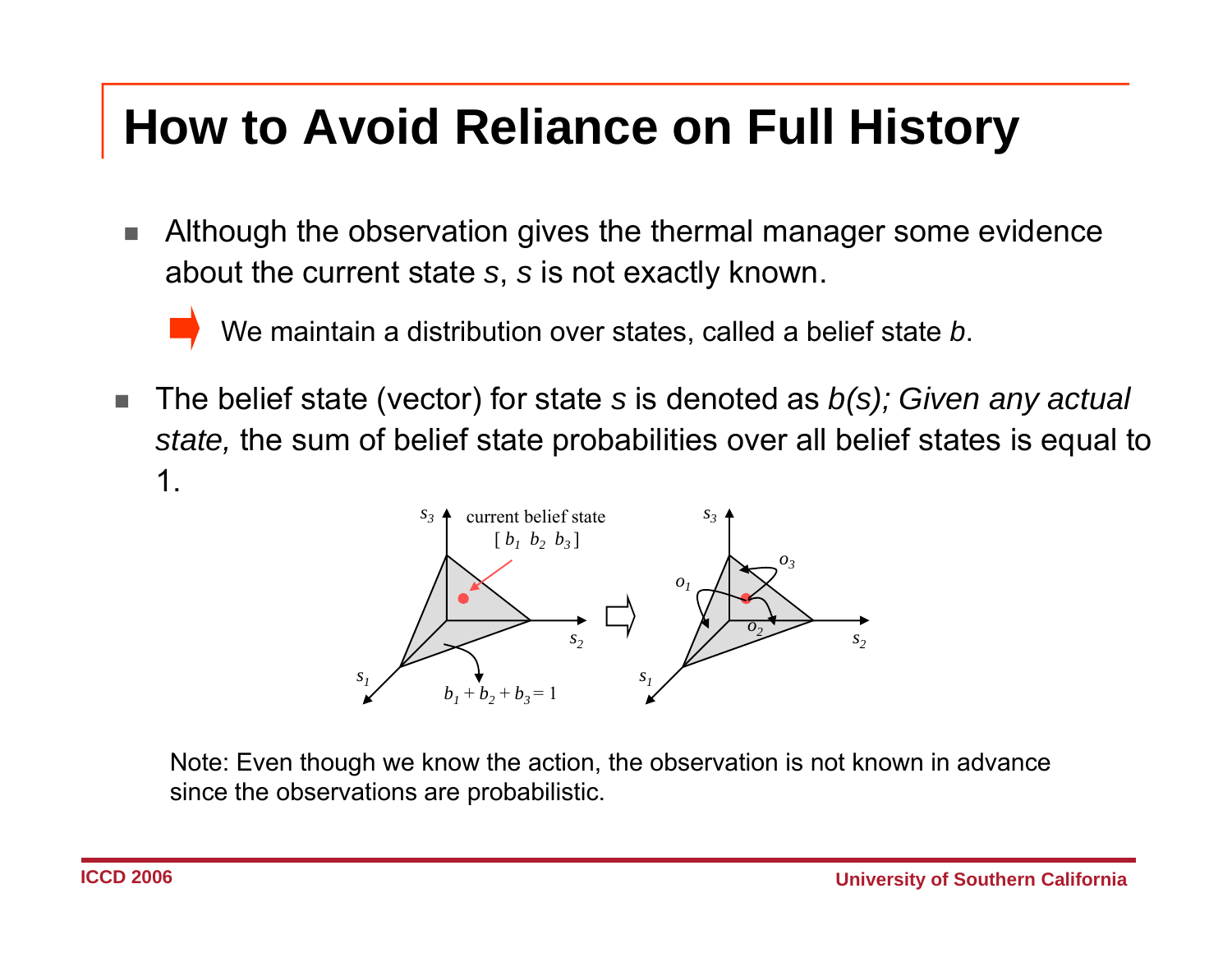# **Markovian Property**

 $\mathcal{L}_{\mathcal{A}}$ ■ By using the state space *B*, a properly updated probability distribution over the thermal state *S*, we can convert the original history-based decision making into into a fully observable SMDP.

$$
b'(s') = \frac{\sum_{s \in S} Prob(s', o \mid s, a)b(s)}{\sum_{s \in S} \sum_{s' \in S} Prob(s', o \mid s, a)b(s)}
$$

п The process of maintaining the belief state is Markovian, where the belief state SMDP problem can be solved by adapting the value iteration algorithms.

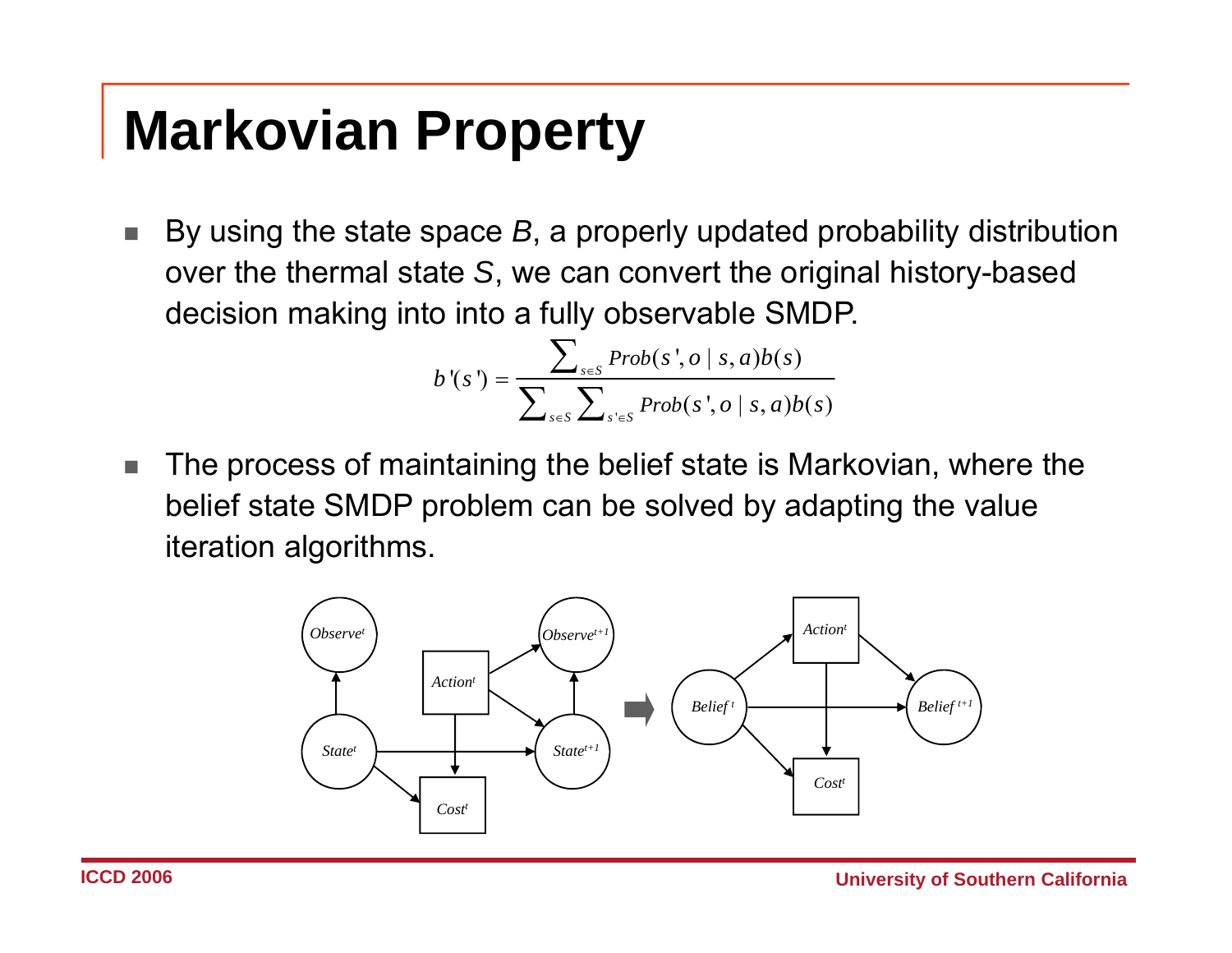#### **Thermal Management Framework**

- $\mathcal{L}_{\mathcal{A}}$ Thermal manager's goal is to choose a policy that minimizes a cost.
- a.  $\blacksquare$  Let  $\pi: \mathcal{B} \to \mathcal{A}$  represent a stationary policy that maps probability distribution over states to actions.
- **College** By incorporating expectation over actions, the set of stationary policies can be determined by using Bellman equation

$$
C^{\pi}(b) = \sum_{s \in S} b(s)k(s, a)
$$
  
+  $\gamma \sum_{o \in O} \sum_{s' \in S} Z(o, s', a) \sum_{s \in S} T(s', a, s) C^{\pi}(b')$ 

 $\blacksquare$  The optimal action to take in *b* is obtained by п

$$
\pi^*(b) = \arg\min_{a \in A} C^{\pi}(b)
$$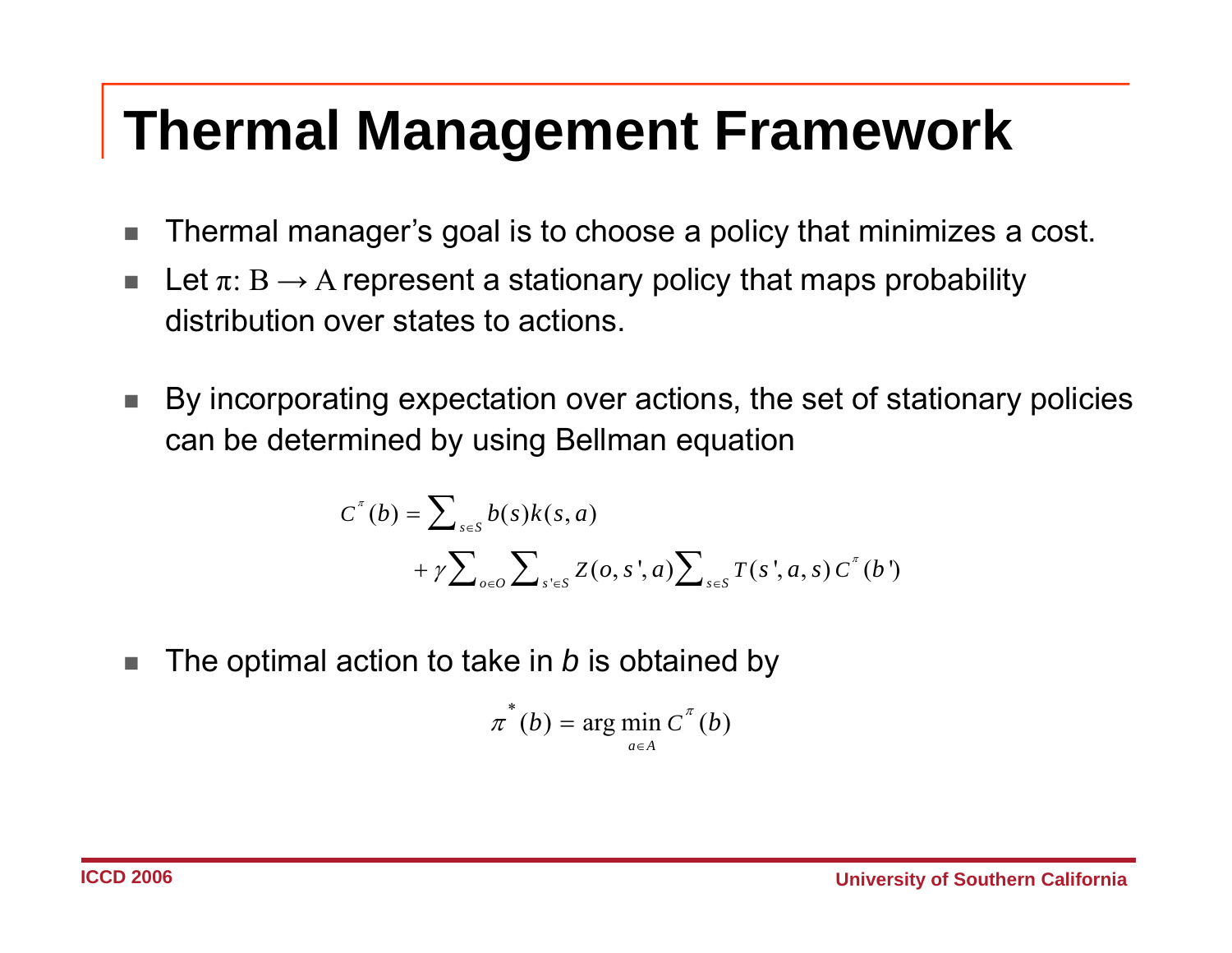# **Stochastic DTM**

I. A stochastic dynamic thermal management based on POSMDP.



- $\mathcal{L}_{\mathcal{A}}$  Definition 2: Observation strategy. In policy tree, an observation strategy is defined as  $\psi: O \rightarrow \Lambda$  such that
	- 1) *O* is a finite set of observations

$$
2) \wedge = \{(a, \psi) \mid a \in A, \psi \in \Lambda_0\}
$$

where  $A$  is a finite set of actions, and  $\Lambda_\text{o}$  is a finite set of all policy trees.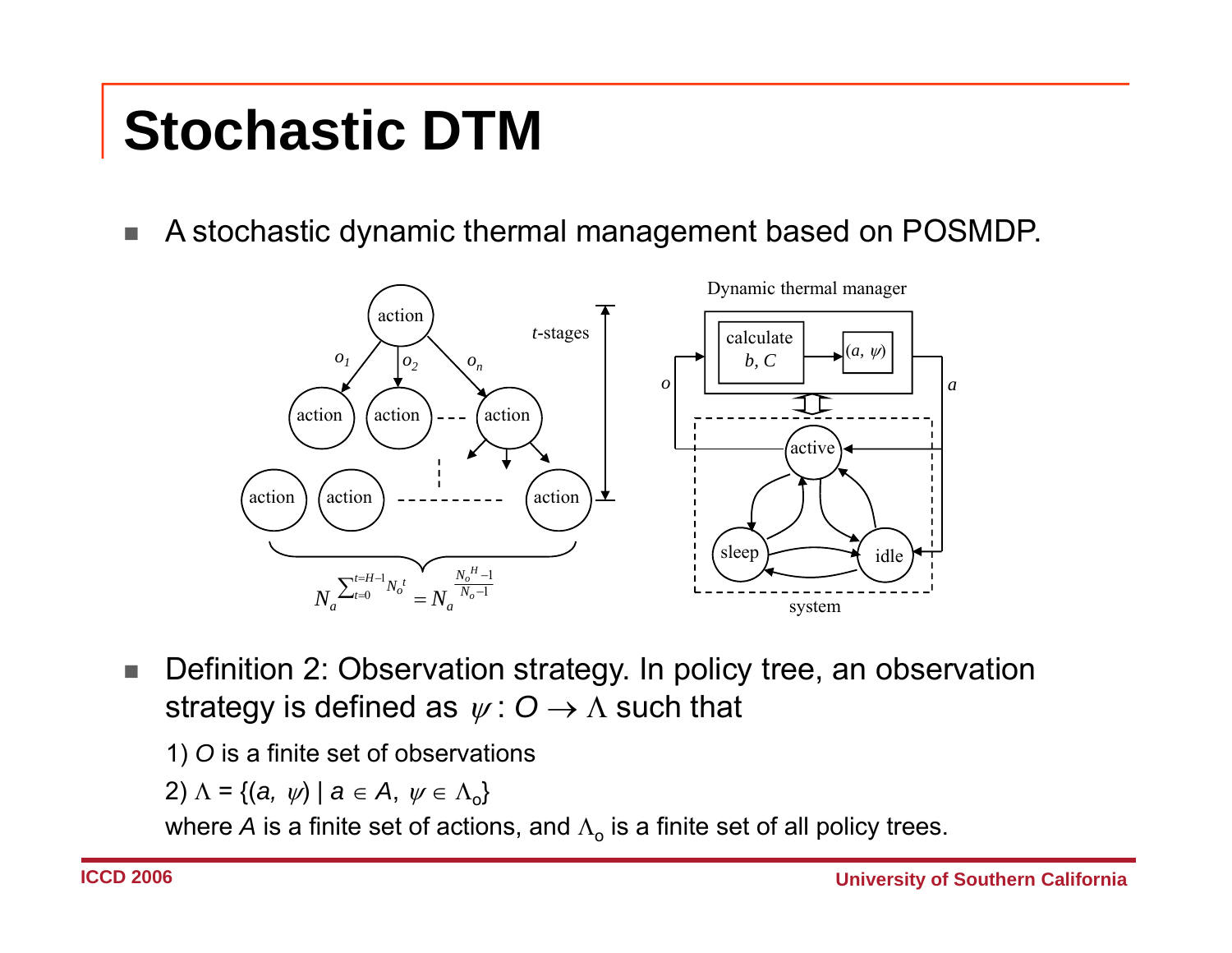# **Stochastic DTM**

- a. A multi-objective design optimization method is used to optimize the performance metrics by formulating mathematical programming model.
- п Let a sequence of belief states  $b^0$ ,  $b^1$ ,..,  $b^n$  denote a processing path  $\delta$ from  $b^0$  to  $b^n$  of length *n*.
- $\overline{\phantom{a}}$ For a policy  $\pi$ , the discounted cost C of a processing path  $\delta$  of length *n* is defined as

$$
\overline{C}^\pi(\delta) \ \overline{\Box}\ \sum\nolimits_{i=0}^n \gamma^{t_i} cost(b^i,a^i)\ \overline{\phantom{C} }
$$

where *ti* denotes the duration of time that the system spends in belief state *bi* before action *a<sup>i</sup>*causes a transition to state *bi+1* , and

$$
cost(b, a) = pow(b) + \frac{1}{\tau(b, a)} \sum_{b' \in B} Prob(b' | b, a)ene(b, b')
$$

- *pow(b)* is the power consumption of the system in belief state *b*
- *Prob(b' | b, a)* is the probability of being in state *b'* after action *a* in state *b*
- *ene(b, b')* is the energy required by the system to transit from state *b* to *b'*
- <sup>τ</sup>*(b, a)* is the expected duration of time that system spent in *b* when action *<sup>a</sup>*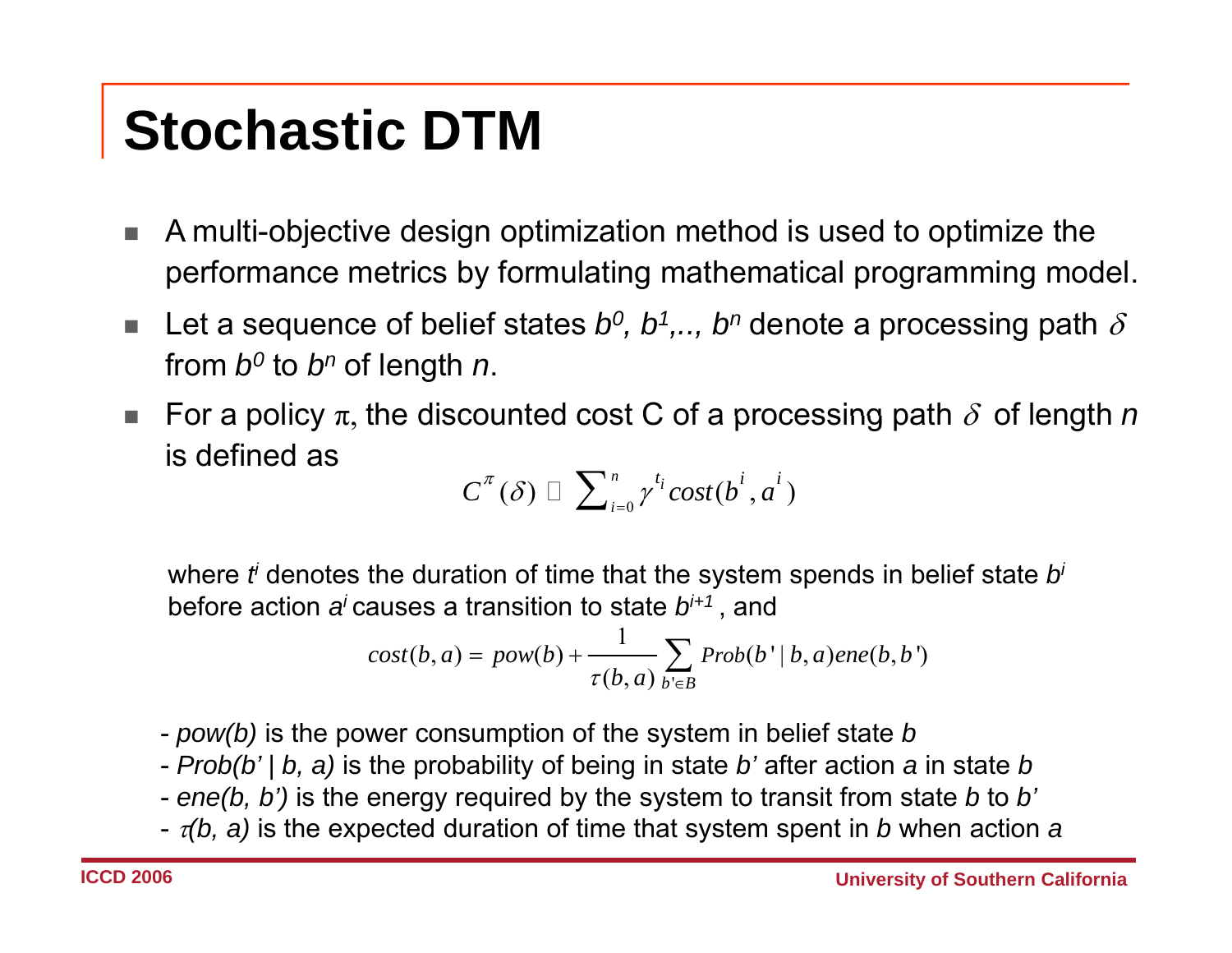# **Stochastic DTM**

п Considering the expectation with respect to the policy over the set of processing paths starting in state *b*, the expected cost of the system is

$$
pow_{avg}^{\pi}(b) = EXP[C^{\pi}(\delta)]
$$

п The design objective is a vector *J* of performance metrics we are trying to optimize, where the design vector *<sup>a</sup>* contains DVFS set.



Note: χ*(b, a)* is the frequency that the system is in thermal state *b* and action *<sup>a</sup>* is issued.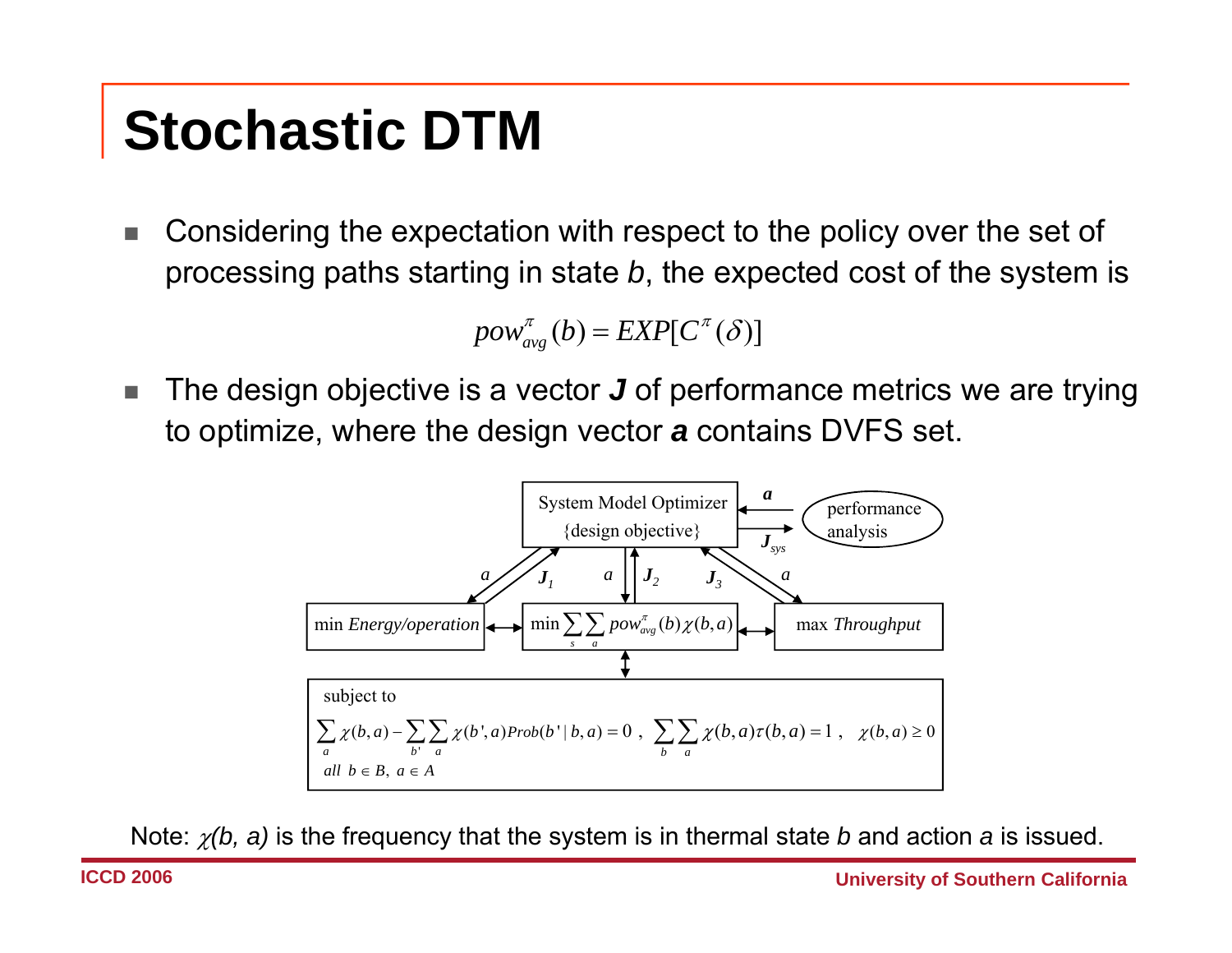- $\mathcal{L}_{\mathcal{A}}$  For experimental setup, a 32bit RISC processor is designed in 0.18um technology, and stochastic framework is implemented in Matlab.
- $\mathcal{L}_{\mathcal{A}}$  In the first experiment, we analyzed power dissipation distribution of RISC.

| SPECint<br>2000 | <b>11 Southern</b> | <b>DITTE</b> S | <b>125080</b>                                                                                                                                                                                                                                                                                                                         | REV | <b>SOLUT</b> | $\mathcal{E}$ | ళ | ್ನಲಿಂ | becode | RECE | checite | Dubech |
|-----------------|--------------------|----------------|---------------------------------------------------------------------------------------------------------------------------------------------------------------------------------------------------------------------------------------------------------------------------------------------------------------------------------------|-----|--------------|---------------|---|-------|--------|------|---------|--------|
| gcc             |                    |                | $4.6\%$ 14.4% 13.8% 4.1% 2.3% 2.7% 16.5% 2.2% 15.4% 4.1% 4.1% 4.1% 11.7%                                                                                                                                                                                                                                                              |     |              |               |   |       |        |      |         |        |
| gap             |                    |                | $\left[4.3\% \left[13.1\% \left[15.7\% \left[4.0\% \left[4.2\% \right] 3.1\% \right] 14.2\% \right] 1.7\% \left[14.8\% \left[4.2\% \left[4.2\% \left[4.2\% \left[4.2\% \left[12.3\% \left[12.3\% \left[12.3\% \left[12.3\% \left[12.3\% \left[12.3\% \left[12.3\% \left[12.3\% \left[12.3\% \left[12.3\% \left[12.3\% \left[12.3\% \$ |     |              |               |   |       |        |      |         |        |
| gzip            |                    |                | $\left[4.6\% \left[9.2\% \left[15.4\% \right] 4.6\% \left[4.5\% \right] 3.8\% \right] 18.6\% \right] 2.3\% \left[15.1\% \left[4.6\% \left[4.6\% \right] 4.6\% \right] 4.6\% \right] 8.1\% \right]$                                                                                                                                    |     |              |               |   |       |        |      |         |        |



**Power simulation flow**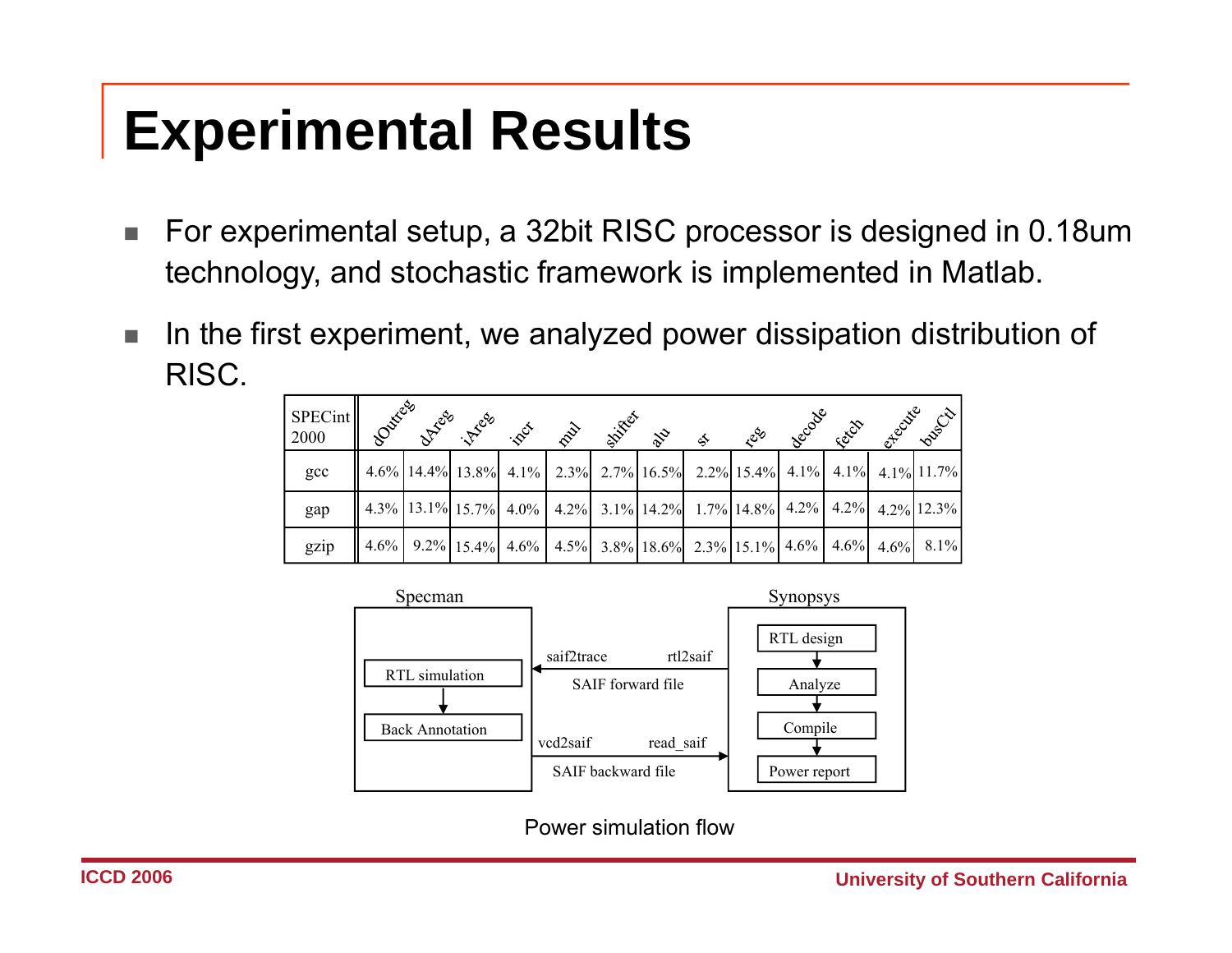- $\mathcal{L}_{\mathcal{A}}$  The second experiment is to demonstrate the effectiveness of our proposed SDTM algorithm.
	- Randomly choose a sequence of 40 program, e.g., gcc<sub>1</sub>-gzip<sub>2</sub>-gap<sub>3</sub>-…-gcc<sub>39</sub>-gcc<sub>40</sub>.
	- The sequence of programs is executed on the RISC.
	- Calculate the belief state.



| Action         |                  | cost                                                                           | State,                     |                                                     |  |
|----------------|------------------|--------------------------------------------------------------------------------|----------------------------|-----------------------------------------------------|--|
|                | Description      | $k(s_1, a) k(s_2, a) k(s_3, a)$                                                | Observation                | Description                                         |  |
| a <sub>1</sub> | [1.65V / 200MHz] | $1.5 \t1 \t0$                                                                  | $S_1$ , $O_1$              | $[50^{\circ}$ C $\leq$ temp $\leq 65^{\circ}$ C]    |  |
| a <sub>2</sub> | [1.80V / 350MHz] | $\begin{bmatrix} 1 & 0 \end{bmatrix}$<br>$\begin{array}{cc} 1 & 1 \end{array}$ | $S_2$ ,<br>$\mathcal{O}_2$ | $[65^{\circ}$ C $\leq$ temp $\leq$ 75 $^{\circ}$ C] |  |
| a <sub>3</sub> | [1.95V / 500MHz] | 1 1.5<br>l 0                                                                   | $S_3$ , $O_3$              | $[75^{\circ}$ C $\leq$ temp $\leq$ 90 $^{\circ}$ C] |  |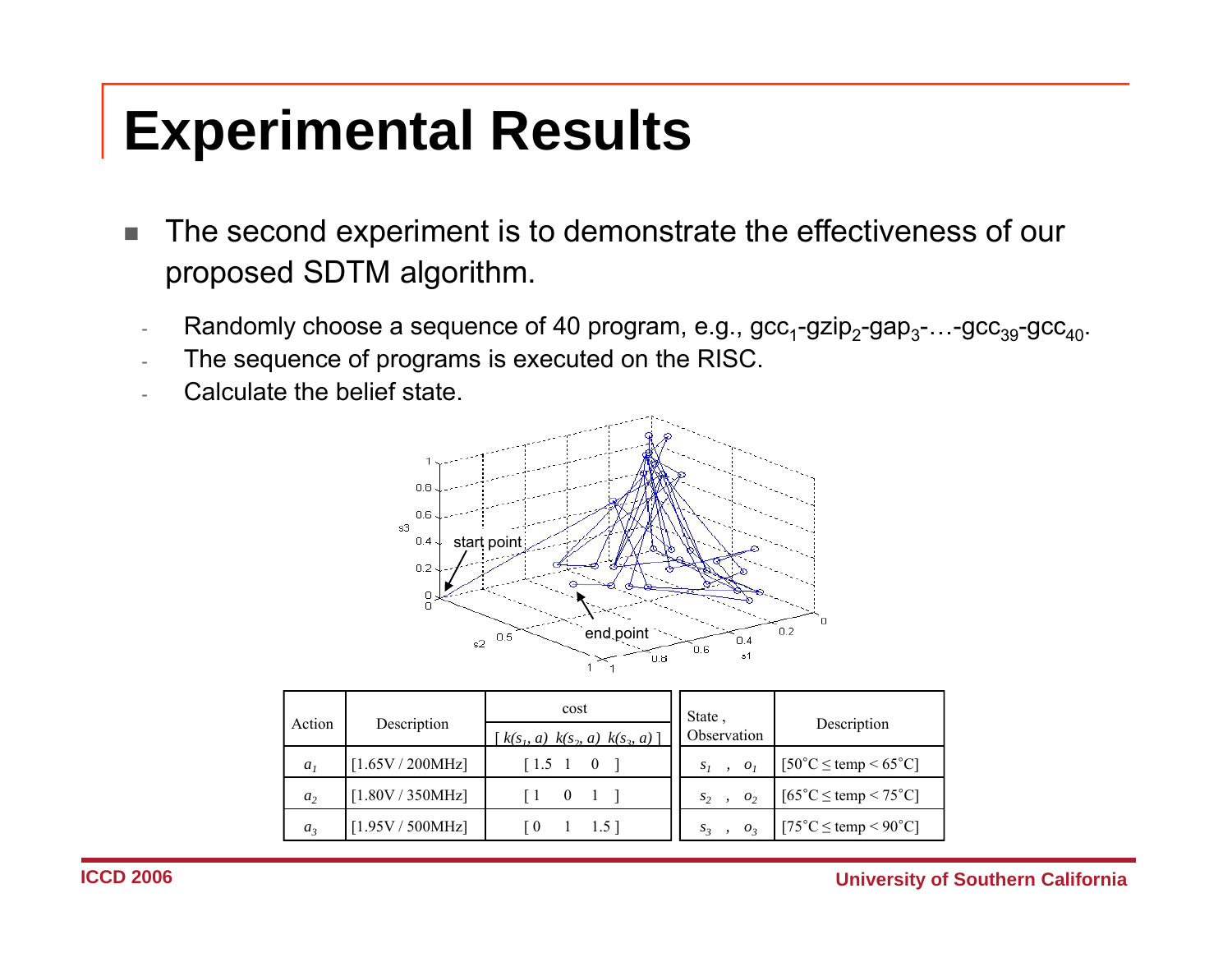I. Operating temperature of the RISC by running the sequence.



Average temperature for test scenario

Note: the average temperature is estimated based on  $\;T_{chip}=T_a+\theta_{ja}(P_{s/w}+P_{s/c}+P_{static}+P_{int})$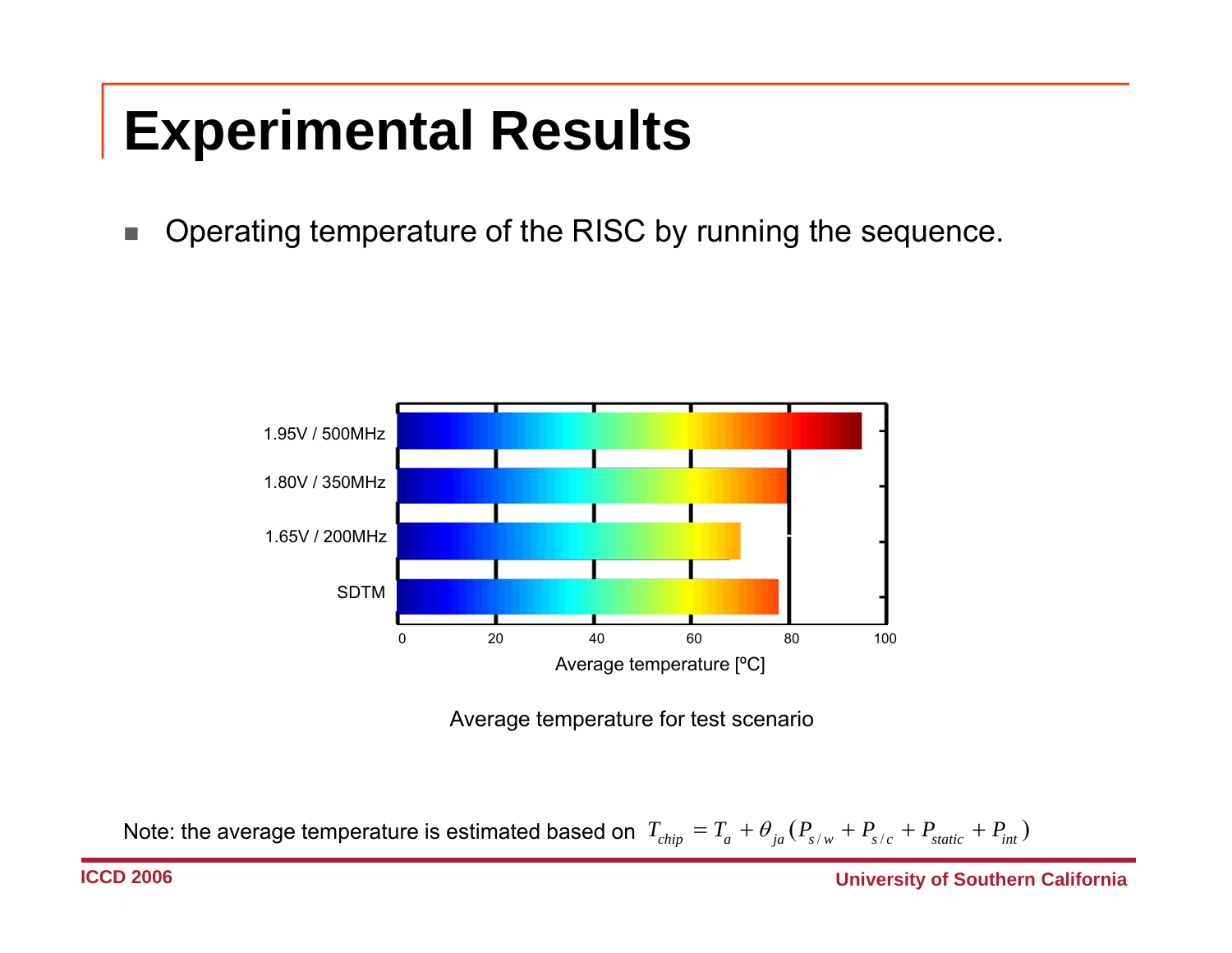$\mathcal{L}_{\mathcal{A}}$  A low value on the action axis means low supply voltage and low frequency Values of possible target actions, are obtained by multiobjective optimization.

|                  |      |      | 1.95V/500MHz   1.80V/350MHz   1.65V/200MHz | <b>SDTM</b> |
|------------------|------|------|--------------------------------------------|-------------|
| Average power    | 1.00 | 0.85 | 0.72                                       | 0.75        |
| Throughput       | 1.00 | 0.69 | 0.40                                       | 0.69        |
| Energy/operation | 1.00 | 1.23 | 1.79                                       | 1.08        |

performance Impact on throughput and energy/operation metrics. Achieve low power consumption and operating temperature with little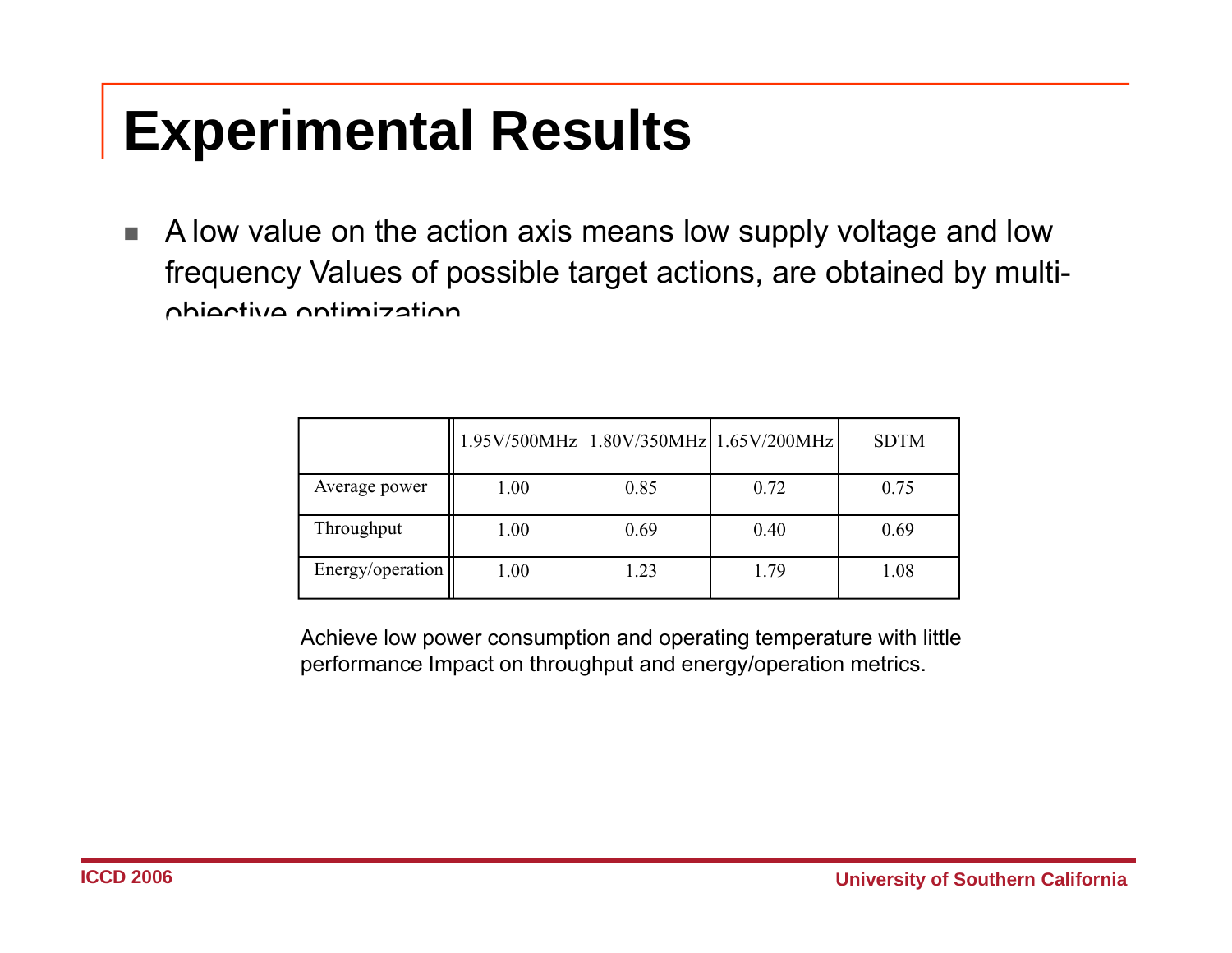# **Conclusion**

- п Proposed a stochastic dynamic thermal management technique by providing stochastic management framework to improve the accuracy of decision making.
- п POSMDP-based thermal management controls the thermal states of the system and makes a decision (DVFS set) to reduce operating temperature.
- п Experimental results with design optimization formulations demonstrate the effectiveness of our algorithm (low temperature with little impact on performance metrics).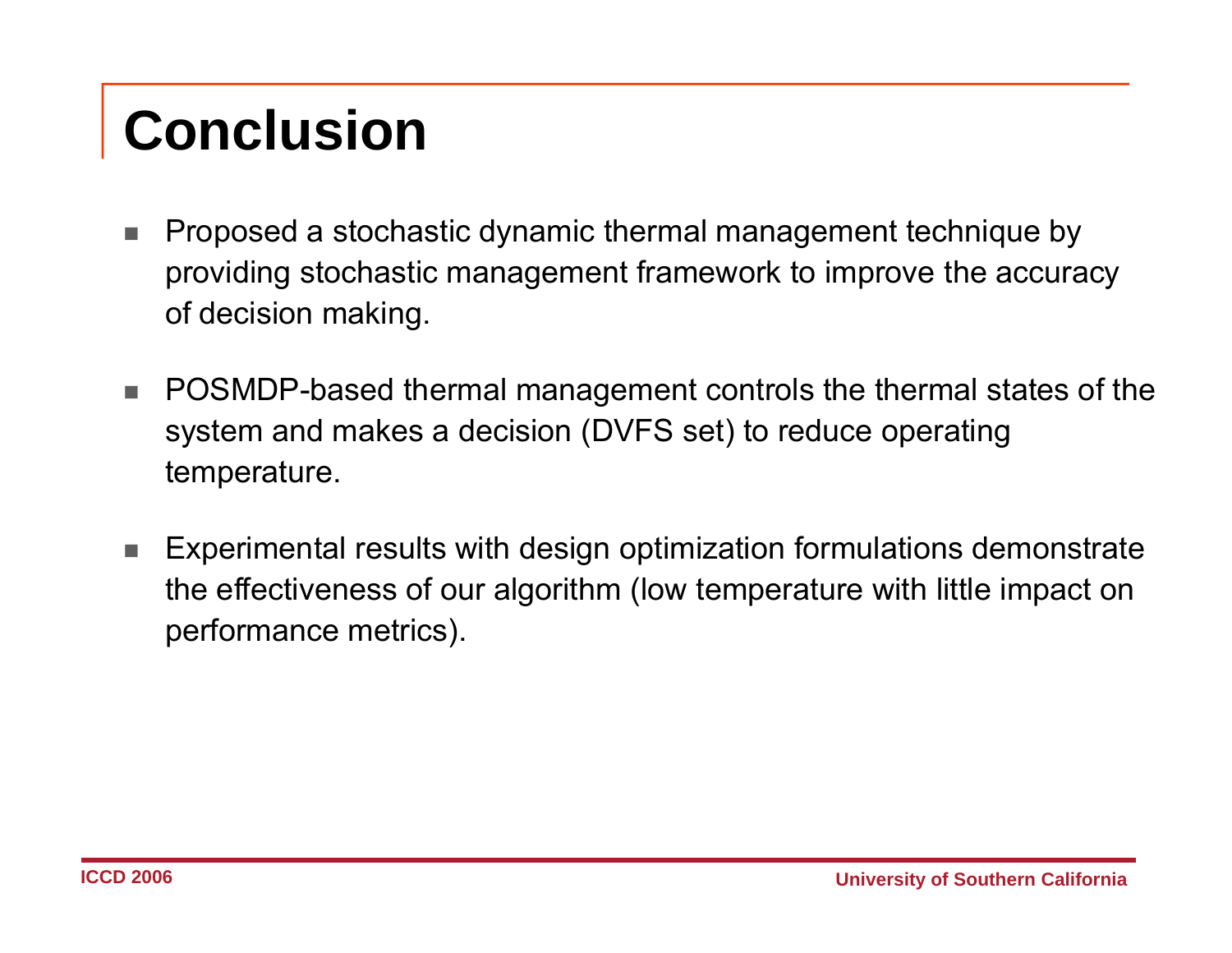# **Thank You !!**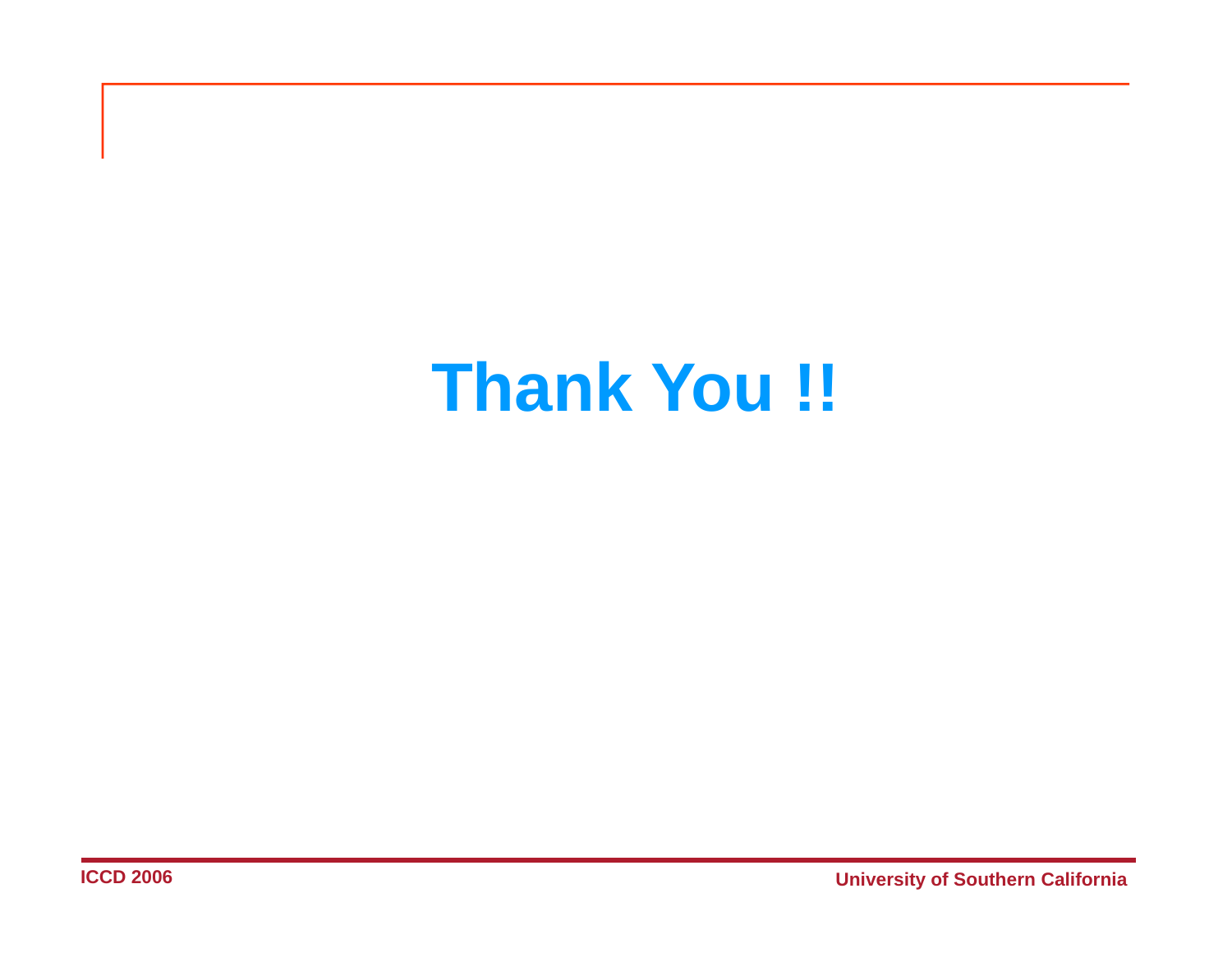## **Yet Another Example**

 $\mathcal{L}_{\mathcal{A}}$  $\blacksquare$  A scenario where starting with an action  $\boldsymbol{a}_2$  issued at time  $t$ , the next system state may be one of three possible ones as observed at time *t*+1.



- $\Box$  Case a: the system remains in the active mode with steady workload, resulting in the same chip temperature.
- $\overline{\phantom{a}}$  Case b: the system remains in the active mode, but heavy workload, resulting in temperature increase.
- $\Box$ Case c: the system enters into the idle mode.